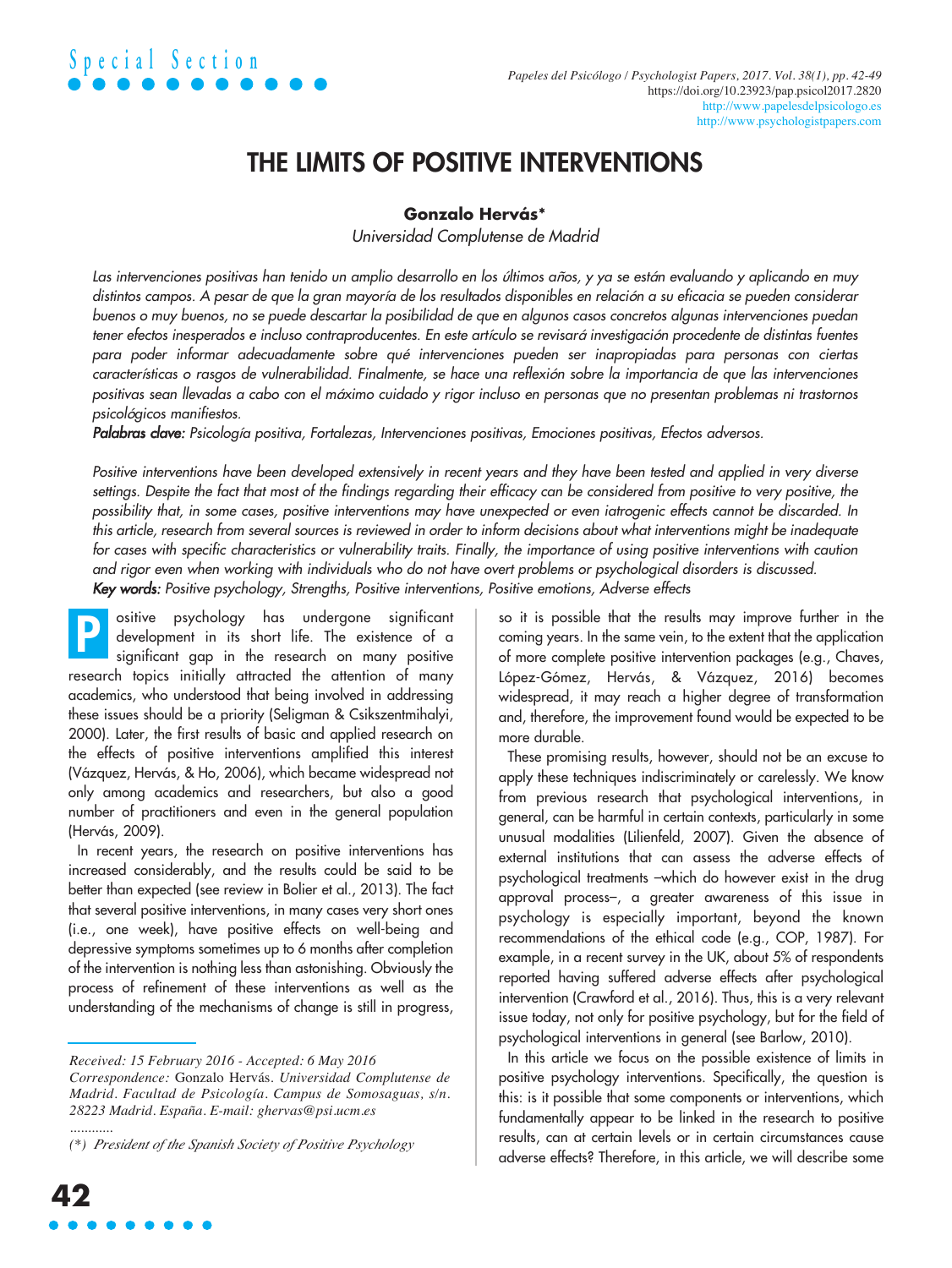data that we already have available that can help guide research and practice in a more balanced direction. Without claiming to be exhaustive, we will review interventions within positive psychology that have received the most attention and for which direct or indirect data are available concerning the existence of limits in their application.

#### THE BENEFITS OF POSITIVE EMOTIONS

The concept of positive emotions comes from studies on the circumplex model of affect (Russell, 1980), and the name came about because when we analyze how emotions tend to cluster from an empirical point of view, the most important factor of variation is to distinguish those that are subjectively pleasing (i.e., positive emotions) from those that are unpleasant (i.e., negative emotions). The research on positive emotions accelerated considerably after the appearance of positive psychology, and one of the milestones that marked its development was the emergence of the theory of broaden and build (Fredrickson, 2001). This theory, which we will not cover in detail here for reasons of space, posits that positive emotions have enormous value due to the possibilities of adaptation and development that they provide, which explains why they have persisted as part of our response repertoire over the course of evolution. The research on the beneficial effects of positive emotional states, which began with the studies of Alice Isen in the 1970s, has been quite consistent with these initial hypotheses. The conclusion of the numerous investigations (both longitudinal and experimental, not only correlational) is very clear: in the general population, the effect of positive emotions has important benefits for psychological and even physical functioning. Again, it is a very broad topic to cover here, but it could be summarized by saying that positive emotions, in addition to better health (e.g., Presman & Cohen, 2005; Vázquez, Hervás, Rahona, & Gómez, 2009), promote significant advantages at the interpersonal, cognitive, and emotional-motivational levels (e.g., Fredrickson, 1998; Lyubomirsky, King, & Diener, 2005) as well as in different contexts, such as the academic (e.g., King, McInerney, Ganotice, & Villarosa, 2015) or work contexts (e.g., Coté, 2014; Meneghel, Salanova, & Martínez, 2014). Finally, the increase in the evaluation of interventions focused on increasing positive emotions in recent years has allowed us to observe, experimentally, these effects with greater external validity (Parks & Schueller, 2014).

That said, and before addressing the possible limits of positive emotions, there are two important aspects that should be clarified. The first clarification concerns the fact that when we say that, in general, positive emotions generate beneficial effects, it does not mean that negative emotions do not have them as well. The emphasis on the value of positive emotions has emerged because, until recently, these emotions were considered a minor player in psychological functioning and were given little adaptive value. The novelty has been the discovery that this is not the case and that, on the contrary, it is very relevant to have an adequate level of positive emotionality. The essential adaptive value of negative emotions (i.e., unpleasant ones) is something that has been assumed by psychology for decades, and previously in other disciplines that considered and expanded the studies and theories of Charles Darwin. Therefore, highlighting the utility of positive emotions does not mean endorsing the idea that negative emotions are useless or harmful at all. This is an idea that, probably because it is so widespread, is rarely explicit in the context of the study of positive emotions.

Secondly, we must say that positive emotions do not produce advantages in all contexts. For example, in contexts in which threats are frequent and reacting quickly to them is important, experiencing positive emotions could be a disadvantage (e.g., Ford et al., 2010). The same holds true for other contexts, such as those where we do not want stereotypes to occur (Unkelbach, Forgas, & Denson, 2008), or where a very analytical processing of the necessary information is needed, in which the use of heuristics is avoided (see review by Bless & Fiedler, 2006), among others (see Forgas, 2013). Investigating these particular situations where positive emotions can be an impediment to full adaptation is important in order to be able to understand in which circumstances it may be useful to regulate positive emotions, beyond the most obvious social situations (e.g., Erber & Erber, 2000).

In any case, these particular results should not be used to conceal or minimize the results to a more general level that solidly supports the idea that people who have a high frequency of positive emotions in general show better functioning at all levels studied (e.g., Lyubomirsky et al, 2005). Again, this does not mean that it is impossible to have a high level of functioning with a moderately low level of positive emotionality, since the results show tendencies at the group level not at the individual level. Nor can it be deduced from these studies that to be cheerful is "mandatory" or that positive emotionality is prescribed as a necessary and sufficient condition for mental health (see Vázquez, 2013).

#### CAN POSITIVE EMOTIONS BECOME EXCESSIVE?

Just as negative emotions can be beneficial in some cases and detrimental in others, we should ask an equivalent question in relation to positive emotions (Oros, 2015). Although the research is far from complete, the data we have suggest that the answer is yes, positive emotions can become harmful. Below we discuss the various aspects of this phenomenon.

First, we must analyze whether positive emotions can be excessive, taking into account two basic dimensions of emotions: intensity and frequency. Thus, the question is this: can positive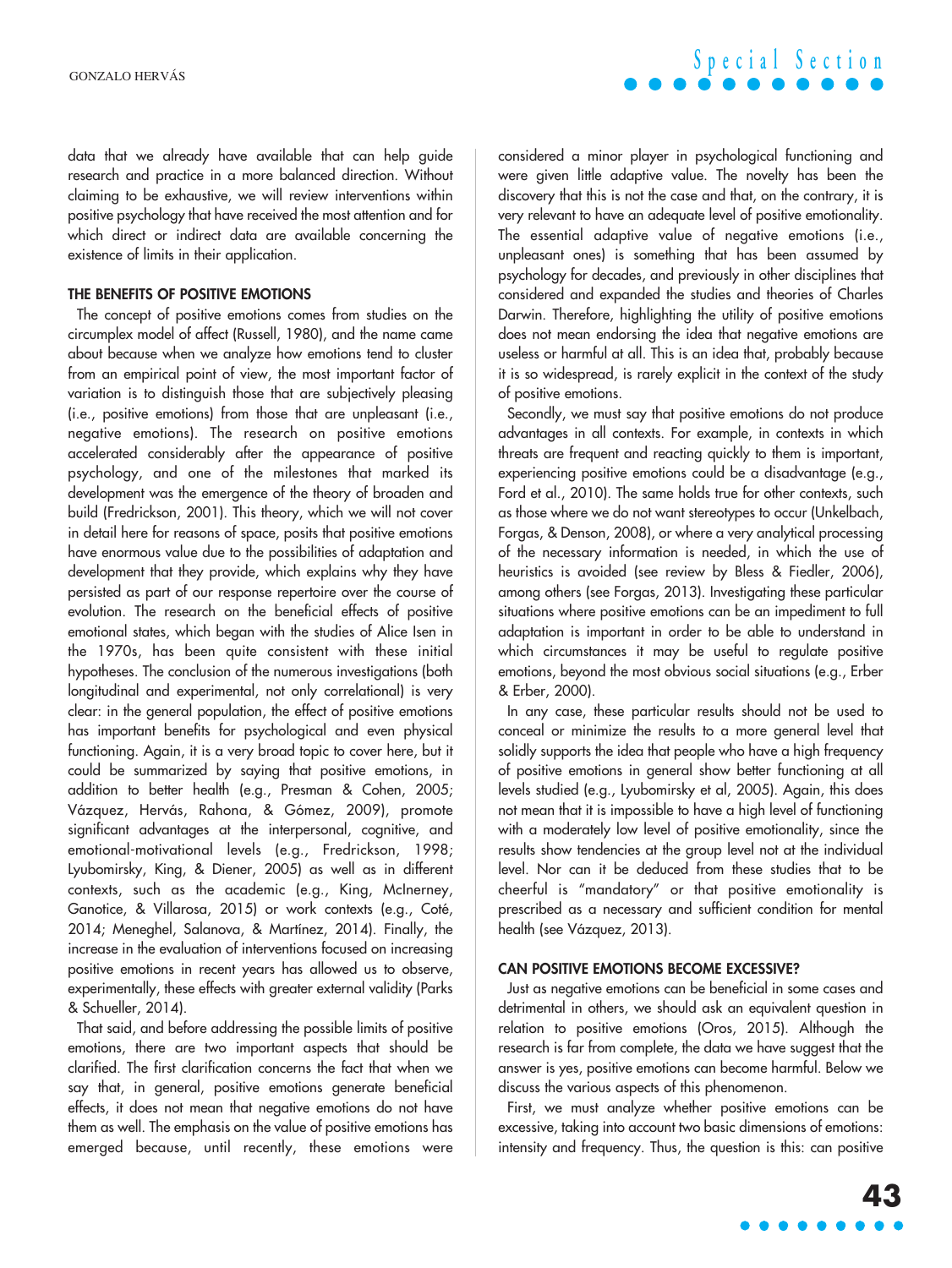emotions reach an excessive level of intensity or frequency?

In terms of intensity, there is evidence that a very high intensity/reactivity in relation to positive emotions seems to be associated with poorer life satisfaction (e.g., Diener, Sandvik, & Pavot, 1991), and it even appears to be a marker of vulnerability to mania (Johnson, 2005; Meyer, Johnson, & Winters, 2001; Gruber, 2011). Therefore, in the case of intensity, it could be said that there is an inverted U effect, that is, that very low or very high levels of intensity in positive emotions are associated with worse adaptation in comparison with a moderate level (Diener et al., 1991).

As for the frequency, the results also suggest that the potential benefits associated with greater or lesser frequency of positive emotionality could also form an inverted U, although as we shall see, with regards to the pole of high frequency, it is not so clear that it is maladaptive as seems to be the case with intensity.

Most of the available evidence we will review here refers to the rate of positive versus negative emotions. What is observed is that, beyond the fact that there is no magic number to describe when this rate produces an accelerated increase in its benefits (Brown, Sokal, & Friedman, 2013), the results confirm that lower rates -the same or fewer negative emotions than positive onesare associated with negative results (e.g., Schwartz et al., 2002), intermediate rates between two and four positive emotions for every negative emotion show the best results of adaptation (Diehl, Hay, & Berg, 2011; Kolanowski, Van Haitsma, Meeks, & Litaker, 2014; Trute, Benzies, Worthington, Reddon, & Moore, 2010). And finally, there is also evidence that excessively high rates of positive versus negative emotions may not be associated with improved adaptation, or they may even be slightly maladaptive. And this has been observed in both healthy adults (Rego, Sousa, Marques, & Cunha, 2012) and more clearly in people under stress and adversity (Shrira et al., 2011). Bearing in mind that other studies have not found this negative effect in participants who had higher rates of positive emotionality (e.g., Diehl et al., 2011), together with the absence of longitudinal studies that show the adverse effect prospectively, we must conclude that it is early to say that a high frequency of positive emotions may have drawbacks. The wisest option would therefore be to wait to have further studies. In addition, as observed by Fredrickson (2013), the way positive and negative emotions are measured is slightly different in each study, which could affect the result obtained in relation to the optimal rate and the point from which a high rate is associated with maladaptive outcomes.

It also should be noted that the adverse effect that may be found when the rate of positive vs. negative emotions is high may be due, not so much to the frequency of positive emotions being abnormally high, but rather to an extremely low frequency of negative emotions (Fredrickson, 2013; Shrira et al., 2011), which may reflect in reality a problem of artificial inhibition of negative emotionality rather than an excess of positive emotions.

Therefore, it seems clear that there is a potential adverse effect in the presence of positive emotions of great intensity, and less likely, although it should not be ruled out, an adverse effect to a disproportionate frequency of positive emotions versus negative ones.

### ARE THERE POPULATIONS IN WHICH INCREASED POSITIVE EMOCIONALITY COULD BE HARMFUL?

Regardless of whether there may be harmful degrees of positive emotionality, a related aspect but with different implications is to ask whether there are specific populations, especially in the clinical field, in which an intervention to increase positive emotions may not be indicated.

Firstly, we know that the activation of positive emotions when they are produced by achieving a goal can increase the likelihood of suffering a manic episode (Johnson, 2005). Therefore, training that focuses the attention on the positive emotional aspects could speed up the process, especially if the training is done in the absence of other types of intervention that help the person to detect and take action when a mood begins to be dysregulated toward the positive. Therefore probably the clearest case in which extreme caution should be exercised with positive interventions, if they are not outright discouraged, is when a vulnerability to mania can be anticipated, either due to the family history or the presence of hypomanic episodes in the past, a phenomenon that could have gone unnoticed by the individual. A question for future research would be to analyze whether interventions that are more focused on variables of eudaimonic well-being (e.g., competence or life meaning) or that promote low arousal positive emotions might be more suitable for these patients.

A recent study may enable us to better understand the potential impact of a positive intervention. Hervás and Sánchez (2016) examined the effect on motivational level that an intervention to activate a positive mood could have in comparison with an intervention to activate a sad mood (and in comparison with a neutral intervention). The dependent variables were sensitivity to reward and to punishment, which are, in other words, indicators of the level of functioning of the base activation system (BAS) and behavioral inhibition system (BIS), respectively. Although the original theory of Gray (1987) has been refined in recent years (Gray & McNaughton, 2000), analyzing the sensitivity to reward and punishment is a simple and useful way to evaluate the basic motivational processes of an individual. In this case, the aim was not to assess the characteristic level of each individual (i.e., personality), but the temporal variations on the base line of each individual. Therefore, for this purpose a state measure was employed for assessing the two constructs (see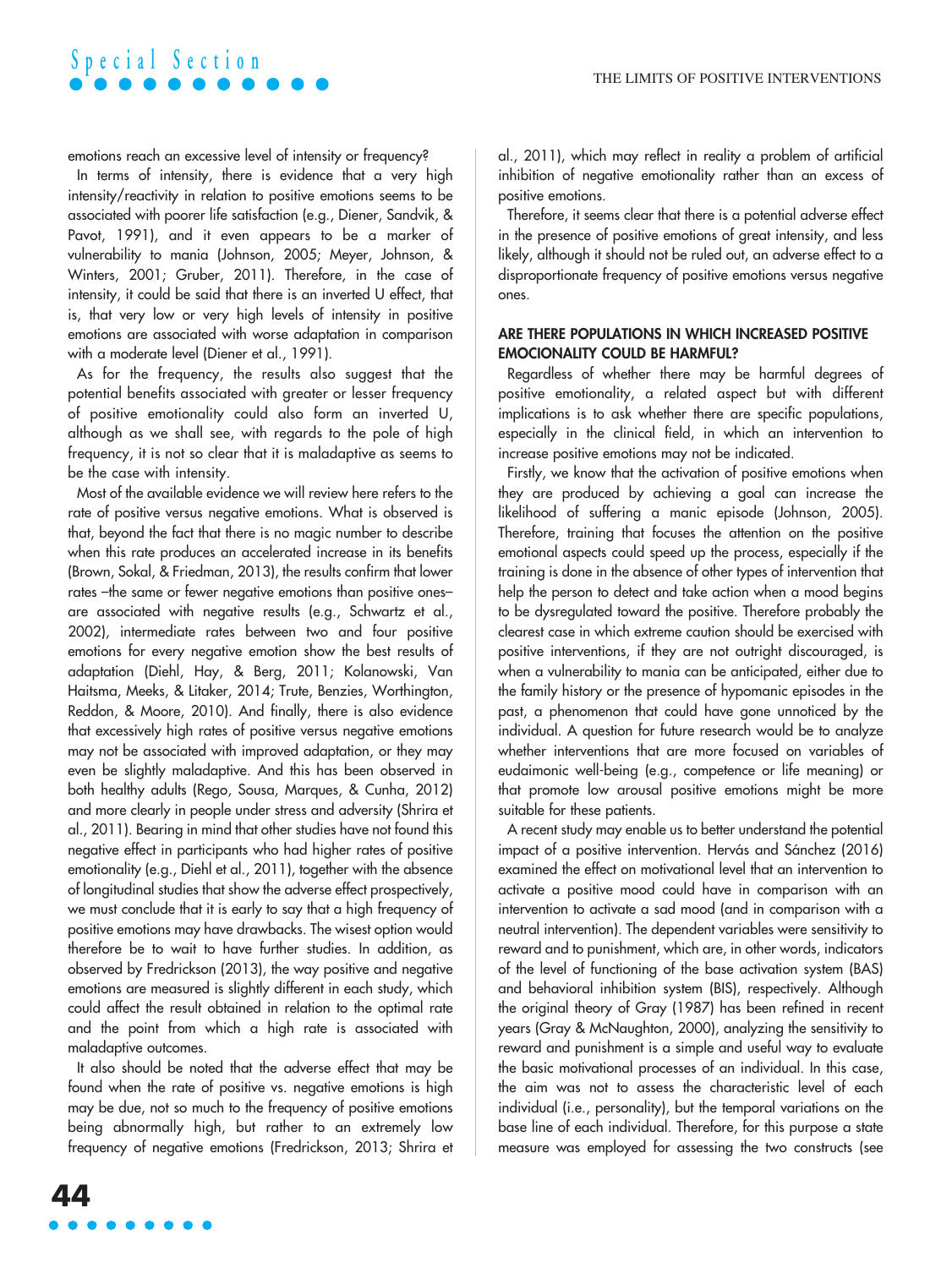Hervás & Vázquez, 2013). The results of this study showed that the increase in negative affect reduced the sensitivity to reward, leaving the sensitivity to punishment unchanged; and most importantly, the increase in positive affect reduced the sensitivity to punishment, not changing the sensitivity to reward. In short, an intervention to increase positive emotionality may, consistent with previous research (Ford et al., 2010), partially deactivate the behavioral inhibition system and therefore the sensitivity to punishment.

The preliminary conclusion, regarding its suitability in certain clinical groups, is that a positive intervention could be very helpful for depression since the increase in positive affect could offset the decline previously produced by the anhedonia (i.e., chronic low sensitivity to reward) and, at the same time, it reduces sensitivity to punishment which, in the case of depressive patients, seems to be associated with a greater tendency towards rumination (e.g., Hervás & Vázquez, 2011). Furthermore, these results suggest that an intervention to increase the positive emotions also may be indicated for anxiety problems, since the sensitivity to punishment is a key element in activating the alarm system, and the inhibition traits in personality are associated with the development of anxiety disorders (e.g., Degnan & Fox, 2007).

In which cases might positive interventions not be indicated? Although, as we said, further research is needed, we should exercise caution in those cases in which a reduced sensitivity to punishment may aggravate a previous problem. For example, in certain conditions a sensitivity to punishment is usually found to be already reduced, and this reduction sometimes appears associated directly or indirectly with some of its most important symptoms.

Bearing in mind the review by Bijttebier, Beck, Claes, and Vandereycken (2010) on BIS/BAS patterns in different psychopathological conditions, we could anticipate that, aside from bipolar disorders, positive emotions could have potential adverse effects on people with impulsivity problems –who present a component of reduced sensitivity to punishment–, in people with attention deficit hyperactivity disorder (ADHD) and, lastly, in people with antisocial personality disorder.

Regarding the first point, detecting problems of impulsivity associated with profiles of high sensation seeking (e.g., Braddock et al., 2011) or substance abuse conditions (e.g., Franken & Muris, 2006) could be an important key to ruling out intervention focused on positive emotions. Caution should be exercised in those cases where these problems arise associated with a high level of positive urgency, a concept that refers to the tendency to activate impulsive behaviors in response to intense positive emotional states (Cyders et al., 2007). A similar phenomenon has been observed in certain profiles of eating disorders, where preliminary evidence has been collected to suggest that not only negative emotions, but also positive ones could be activating dysregulated eating behaviors (e.g., Bongers, Jansen, Houben, & Roefs, 2013).

Due to its prevalence, the case of ADHD also deserves some additional comments. Recent studies agree that patients with this condition tend to show problems regulating, not only negative emotions, but also positive ones (Sjöwall, Roth, Lindqvist, & Thorell, 2013). This, coupled with the problems these patients have in inhibiting their behavior appropriately, which seems partly due to a reduced sensitivity to punishment (e.g., Quay, 1997), seems to discourage, a priori, an intervention based on positive emotions. In these cases, it might be more suitable to apply interventions based on the promotion of mindfulness, as these interventions can also stimulate positive emotions in the long term (e.g., Garland, Geschwind, Peeters, & Wichers, 2015), and there already exists positive evidence of their efficacy in this population (e.g., Schoenberg et al., 2014).

Finally, although the problems associated with an increase in positive emotionality in people with antisocial personality disorder are not easy to predict, what can be anticipated based on the available evidence is that the most vulnerable profile would be that referred to as primary psychopathy, due to its low level of sensitivity to punishment (Newman, MacCoon, Vaughn, & Sadeh, 2005). In this case, rather than implementing programs of positive emotions, in general, training in specific positive emotions –such as compassion– could be applied, which could have a more direct effect on the core of the disorder (see Holthouser & Bui, 2015).

From all of the review work carried out, we can draw two main conclusions: (a) positive interventions focused on the emotions should preferably focus on increasing the frequency of positive affect, rather than increasing its intensity, taking care to see that negative emotionality is not inhibited in parallel, and (b) it is important to remember that, although for most people and situations an increase in the frequency of positive emotions can bring significant benefits, there may be specific situations in which implementing a program of increased positive emotionality would not be indicated either because the context means it is not recommended (e.g., frequent threats or a very frequent need to activate cognitive analytical processing), or because certain elements of vulnerability present in the individual (mainly mania, hyperactivity and impulsiveness) could interact negatively with increased positive affect.

### CAN PERSONAL STRENGTHS BECOME EXCESSIVE?

With regards to intervention on strengths, there are fewer studies available regarding the potential contraindications so it is not possible to formulate such specific recommendations. In any case, there are results available that may be of interest in achieving improved implementation of these interventions. For example, could it happen that a person who has a particular strength –such as courage or optimism– could, due to putting it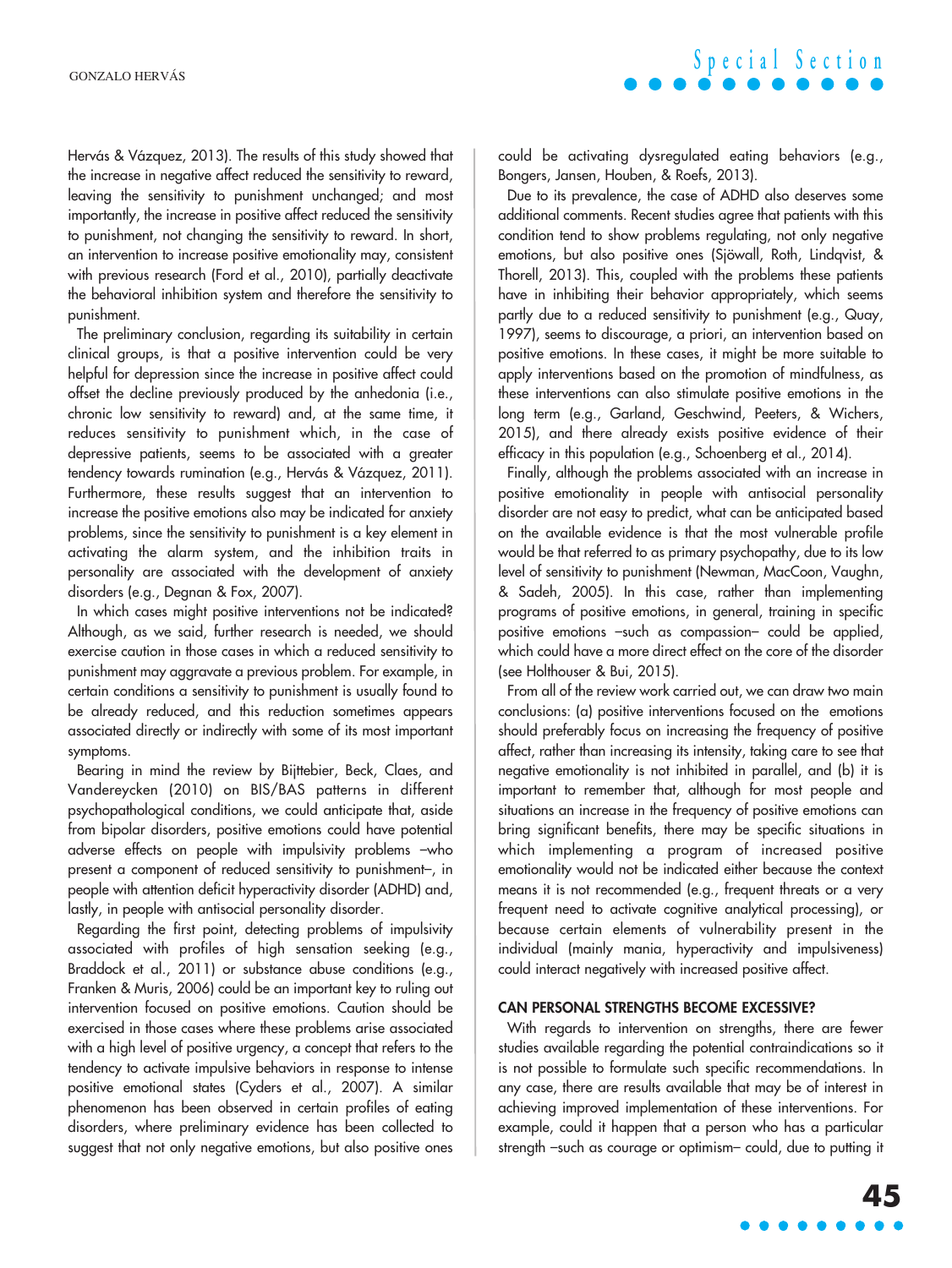into practice more often, as discussed in some interventions, suffer some kind of adverse effect? Although, based on the data that we have, we cannot be sure that this can occur, the truth is that some strengths can be expressed in such high intensity that it might have negative implications for the individual or for other people. Whether or not these negative consequences occur will depend on factors such as context, and the presence of other personality traits that may modulate the impact of the strength.

Grant and Schwartz (2011) reviewed the available evidence on the extent to which having a positive trait to an extreme degree can become harmful. For example, optimism, self-control or generosity, when manifested excessively, can generate problems or disadvantages. For example, very high optimism appears to be associated in some studies to smoking more, to lower savings, or paying one's credit card late (e.g., Puri & Robinson, 2007); self-control, when it becomes too intense and rigid, has been associated with numerous clinical and other problems (e.g., Tangney et al., 2004). Generosity, when excessive, also called pathological altruism (e.g., Oakley, 2013), may be associated with problems for oneself (McGrath & Oakley, 2012) or, in some cases, for others who may receive help they did not ask for and/or which is damaging to them (e.g., Locke, Campbell, & Kavanagh, 2012).

These are some examples, but many others could be added that simply reaffirm the proposal of the middle way or the Aristotelian midpoint, which long ago anticipated a reality that can now be demonstrated with data: a virtue can be a problem when it is lacking in a person, but it can also be a problem when it is demonstrated in excess (Grant & Schwartz, 2011). Again, an inverted-U effect.

Considering these aspects when applying strengths-based interventions is therefore very relevant. It would be inadvisable to implement a strengths-based intervention indiscriminately without encouraging in participants a minimum analysis of the potential consequences, as well as an assessment of what is the point of balance for each of the contexts in which it is to be applied. Sometimes the point of balance depends on other complementary skills being cultivated, such as when a person with the strength of courage must develop specific social skills so that the behaviors associated with courage (e.g., denouncing an unfair situation) are implemented in an adaptive way. Although these considerations did not appear in the first formulations, the latest manualized programs of positive psychotherapy specifically anticipate the importance of working on the strengths maintaining this balanced perspective (e.g., Chaves et al, 2016; Rashid, 2015).

Apart from the question of balance, we must not forget that working with personal strengths involves implementing, sometimes after a long period of abandonment, emotional traits with very important implications. By definition, strengths are not typical positive traits, but rather they are perceived as intrinsic traits, which implies an important connection with the identity and the motivational mechanisms of the individual (e.g., Sheldon & Elliot, 1999). Raising awareness of these roots and aligning one's individual goals with them within a coherent project is undoubtedly one of the great added values of working on strengths. But precisely because of that privileged connection, a negative experience in the application of a strength may have a damaging impact with equally profound implications for the identity and self-esteem. Although it is most common that when these "damaged or ambivalent strengths" manifest (a phenomenon yet to be studied), they are a consequence of the individual's life history, it is not ruled out that malpractice in the context of a positive intervention can also trigger them.

### **CONCLUSIONS**

The results presented in the previous sections, which highlight the potential adverse effects of certain positive interventions for certain people or at certain times, should not detract from the wealth of resources and interventions developed within the framework of positive psychology. Although it may be difficult to understand or accept for some academics and practitioners, positive interventions are a set of extremely innovative interventions with enormous potential to be combined with other interventions (e.g., Chaves et al., 2016).

This view is not incompatible with recognizing that positive interventions must be applied with great care because, like any other psychological intervention, they may have contraindications or adverse effects (Barlow, 2010). It could be interpreted that making suggestions on the indication or otherwise of certain positive interventions based primarily on indirect evidence, could be challenging the idea that "if it ain't broken, don't fix it*"*. Should we wait to have specific data from the contraindications in order to establish these warnings? If there is indirect evidence to suggest that an intervention may cause harm, it would be best to take the most prudent option, even in people without mental health problems. In fact, carrying out interventions on people with an adequate level of mental health also involves a very high degree of responsibility that we must not ignore (Parks & Biswas-Diener, 2013). Naturally, this last thought should be applied not only to positive interventions but also to any psychological intervention performed in the healthy population.

Although positive interventions may seem simple to apply, the fact is that, in certain cases, they may require a high level of expertise by practitioners. The works reviewed in this article also show that a practitioner who is not capable of detecting traits of vulnerability to mania or impulsiveness may be far more likely to implement an iatrogenic intervention. Therefore, it would be pertinent to ask whether practitioners without prior training in psychology should apply these techniques while working with people who are (apparently) healthy. After this review, the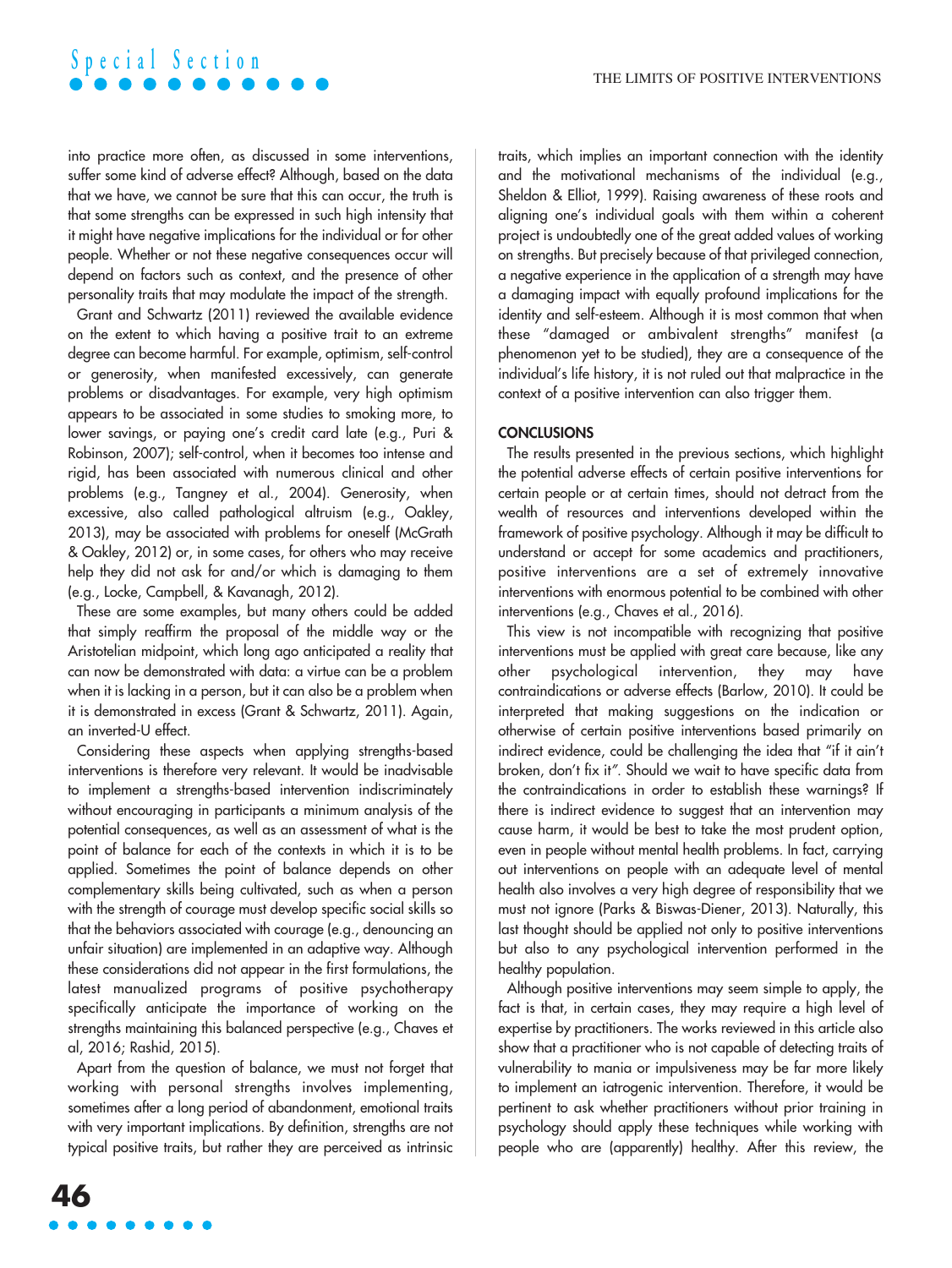answer would probably be no. In fact, beyond the possibility of an iatrogenic intervention, there is a fact that is often forgotten: positive psychology, whether in its theories or its applications, becomes seriously distorted if it is isolated and situated outside the framework of the rest of psychology. For example, as pointed out above, the new findings on positive emotions must be integrated with what is already known about the adaptive role (or the maladaptive role, as the case may be) of negative emotions. This is something that any psychologist knows, but someone who has not received this basic training could miss it.

As reflected in this monograph, many scholars and practitioners consider that positive psychology is contributing – apart from the understandable misinterpretations, self-interested exaggerations or occasional mistakes– ingredients and advances of enormous importance both at the theoretical and applied levels. Especially in this area, and beyond the purely ethical aspects, we must remember the maxim of Aristotle's middle way, which in this context might suggest that in addition to continuing to work with the utmost enthusiasm, we always do so based on evenness and prudence.

#### REFERENCES

- Barlow, D. H. (2010). Negative effects from psychological treatments: A perspective. *American Psychologist, 65*(1), 13.
- Bijttebier, P., Beck, I., Claes, L., & Vandereycken, W. (2010). Gray's Reinforcement Sensitivity Theory as a framework for research on personality-psychopathology associations. *Clinical Psychology Review, 29*, 421-430.
- Bless, H. & Fiedler, K. (2006). Mood and the regulation of information processing and behavior. In J. P. Forgas (Ed.), *Hearts and minds: Affective influences on social cognition and behaviour* (pp. 65-84). New York: Psychology Press.
- Bolier, L., Haverman, M., Westerhof, G. J., Riper, H., Smit, F., & Bohlmeijer, E. (2013). Positive psychology interventions: A meta-analysis of randomized controlled studies. *BMC Public Health, 13*(1), 119.
- Braddock, K. H., Dillard, J. P., Voigt, D. C., Stephenson, M. T., Sopory, P., & Anderson, J. W. (2011). Impulsivity partially mediates the relationship between BIS/BAS and risky health behaviors. *Journal of Personality, 79*(4), 793-810.
- Brown, N. J. L., Sokal, A. D., & Friedman, H. L. (2013). The complex dynamics of wishful thinking: The critical positivity ratio. *American Psychologist, 68*(9), 801-813
- Chaves, C., López-Gómez, I., Hervás, G., & Vázquez, C. (2016, in press). A comparative study on the efficacy of a positive psychology intervention and a cognitive behavioral therapy for clinical depression. *Cognitive Therapy and Research*
- Caté, S. (2014). Positive emotions in organizations. In M. M. Tugade, M. N. Shiota & L. D. Kirby (Eds.) *Handbook of Positive Emotions*. New York, NY: Guilford Press.

COP (Colegio Oficial de Psicólogos) [Spanish Psychological Association] (1987). *Código Deontológico del Psicólogo [Psychological Code of Ethics].* Retrived from [http://www.cop.es.](http://www.cop.es)

**S p e c i a l S e c t i o n**

- Crawford, M. J., Thana, L., Farquharson, L., Palmer, L., Hancock, E., Bassett, P., ... & Parry, G. D. (2016). Patient experience of negative effects of psychological treatment: results of a national survey. *The British Journal of Psychiatry, 208*(3), 260-265.
- Cyders, M. A., Smith, G. T., Spillane, N. S., Fischer, S., Annus, A. M., & Peterson, C. (2007). Integration of impulsivity and positive mood to predict risky behavior: Development and validation of a measure of positive urgency. *Psychological Assessment, 19*(1), 107-118.
- Degnan, K. A. & Fox, N. A. (2007). Behavioral inhibition and anxiety disorders: Multiple levels of a resilience process. *Development and Psychopathology, 19*(3), 729-746.
- Diehl, M., Hay, E. L., & Berg, K. M. (2011). The ratio between positive and negative affect and flourishing mental health across adulthood. *Aging and Mental Health, 15*, 882-893.
- Diener, E., Sandvik, E., & Pavot, W. (1991). Happiness is the frequency, not the intensity, of positive versus negative affect. In F. Strack, M. Argyle & N. Schwarz (Eds.), *Subjective wellbeing: An interdisciplinary perspective* (pp. 119-139). New York: Pergamon.
- Erber, R. & Erber, M. W. (2000). The self-regulation of moods: Second thoughts on the importance of happiness in everyday life. *Psychological Inquiry, 11*, 142-148.
- Ford, B. Q., Tamir, M., Brunyé, T. T., Shirer, W. R., Mahoney, C. R., & Taylor, H. A. (2010). Keeping your eyes on the prize: anger and visual attention to threats and rewards. *Psychological Science, 21*(8), 10981105.
- Forgas, J. P. (2013). Don't worry, be sad! On the cognitive, motivational, and interpersonal benefits of negative mood. *Current Directions in Psychological Science, 22*(3), 225-232.
- Franken, I. H. & Muris, P. (2006). BIS/BAS personality characteristics and college students' substance use. *Personality and Individual Differences, 40*(7), 1497-1503.
- Fredrickson, B. L. (1998). What good are positive emotions? *Review of General Psychology, 2*, 300-319.
- Fredrickson, B. L. (2001). The role of positive emotions in positive psychology: The broaden-and-build theory of positive emotions. *American Psychologist, 56*, 218-226.
- Fredrickson, B. L. (2013). Updated thinking on positivity ratios. *American Psychologist*. Advance online publication. doi: 10.1037/a0033584
- Kolanowski, A. M., Van Haitsma, K., Meeks, S., & Litaker, M. (2014). Affect balance and relationship with well-being in nursing home residents with dementia. *American Journal of Alzheimer's disease and other Dementias, 29*(5), 457-462.
- Garland, E. L., Geschwind, N., Peeters, F., & Wichers, M.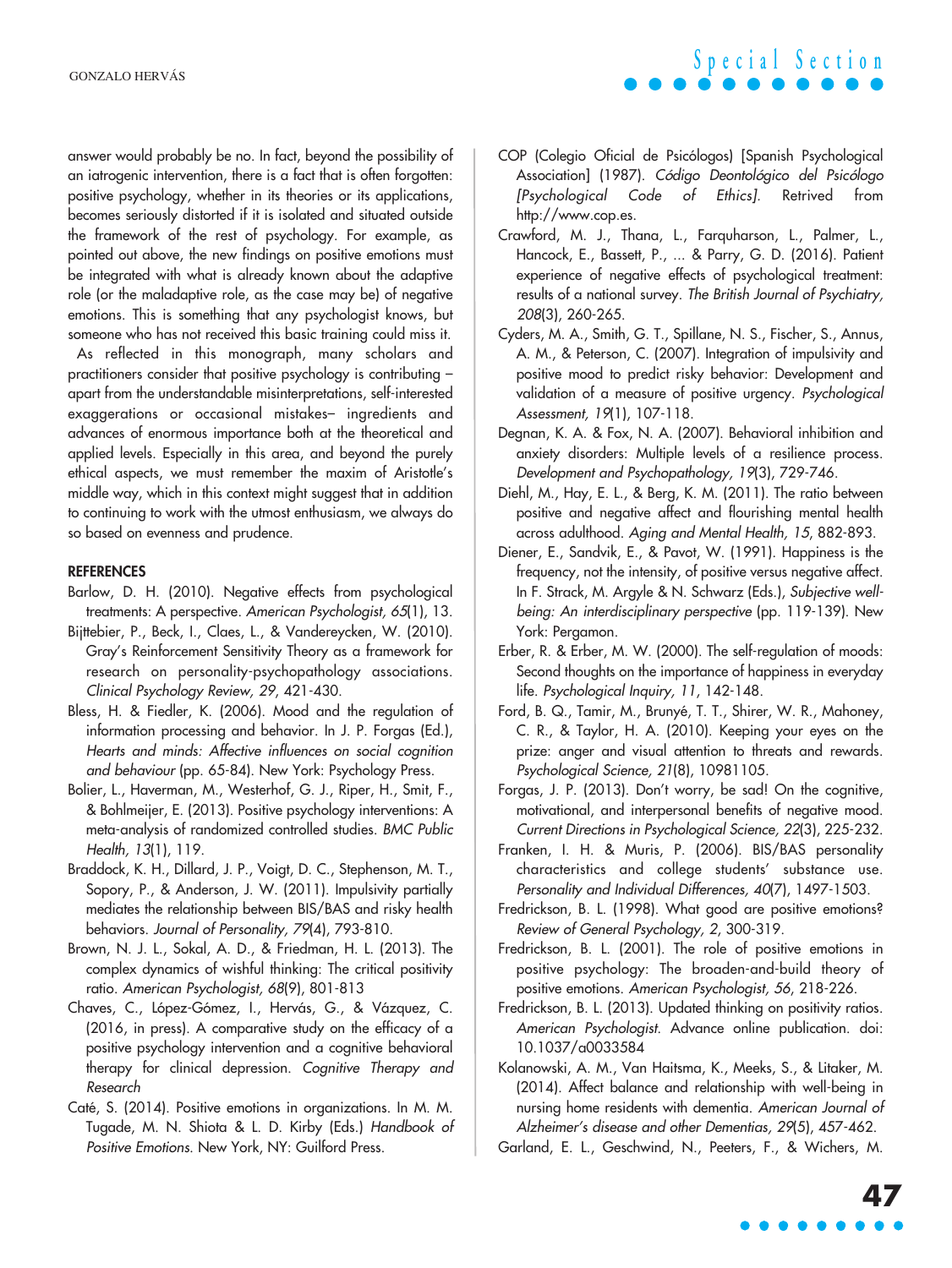(2015). Mindfulness training promotes upward spirals of positive affect and cognition: Multilevel and autoregressive latent trajectory modeling analyses. *Frontiers in Psychology, 6*, 15.

- Grant, A. M. & Schwartz, B. (2011). Too much of a good thing: The challenge and opportunity of the inverted U. *Perspectives on Psychological Science, 6*(1), 61-76.
- Gray, J. A. (1987). *The psychology of fear and stress* (22 ed.). Cambridge, UK: Cambridge University Press.
- Gray, J. A. & McNaughton, N. (2000). *The neuropsychology of anxiety* (22 ed.). New York: Oxford University Press.
- Gruber, J. (2011). A review and synthesis of positive emotion and reward disturbance in bipolar disorder. *Clinical Psychology & Psychotherapy, 18*(5), 356-365.
- Johnson, S. L. (2005). Life events in bipolar disorder: Towards more specific models. *Clinical Psychology Review, 25*(8), 1008-1027.
- Hervás, G. (2009). Psicología positiva: Una introducción [Positive Psychology: An Introduction]. *Revista Interuniversitaria de Formación del Profesorado, 66*, 23-41.
- Hervás, G. & Sánchez-López, A. (2016). Changes in State BIS/BAS after positive and negative mood induction. Article currently under preparation.
- Hervás, G. & Vázquez, C. (2011). What else do you feel when you feel sad? Emotional overproduction, neuroticism and rumination. *Emotion, 11*, 881-895.
- Hervás, G., & Vázquez, C. (2013). Low spirits keep rewards subdued: Decreases in sensitivity to reward and vulnerability to dysphoria. *Behavior therapy, 44*(1), 62-74.
- Holthouser, B. & Bui, N. H. (2015, in press). Meditative interventions and antisocial personality disorder. *Counselling Psychology Quarterly.*
- King, R. B., Mclnerney, D. M., Ganotice, F. A., & Villarosa, J. B. (2015). Positive affect catalyzes academic engagement: Cross-sectional, longitudinal, and experimental evidence. *Learning and Individual Differences, 39*, 64-72.
- Lilienfeld, S. 0. (2007). Psychological treatments that cause harm. *Perspectives on Psychological Science, 2*(1), 53-70.
- Locke, J. Y., Campbell, M. A., & Kavanagh, D. (2012). Can a parent do too much for their child? An examination by parenting professionals of the concept of overparenting. *Australian Journal of Guidance and Counselling, 22*(2), 249- 265.
- Lyubomirsky, S., King, L., & Diener, E. (2005). The benefits of frequent positive affect: does happiness lead to success? *Psychological Bulletin, 131*(6), 803-855.
- McGrath, M. G. & Oakley, B. A. (2012). Codependency and pathological altruism. In B. A. Oakley, A. Knafo, G. Madhavan & D. S. Wilson (Eds.), *Pathological altruism* (pp. 49-74). New York: Oxford University Press.

Meneghel, I., Salanova, M., & Martínez, I. M. (2014). Feeling

good makes us stronger: How team resilience mediates the effect of positive emotions on team performance. *Journal of Happiness Studies, 17*, 239-255.

- Meyer, B., Johnson, S. L., & Winters, R. (2001). Responsiveness to threat and incentive in bipolar disorder: Relations of the BIS/BAS scales with symptoms. *Journal of Psychopathology and Behavioral Assessment, 23*, 133-143.
- Newman, J. P., MacCoon, D. G., Vaughn, L. J., & Sadeh, N. (2005). Validating a distinction between primary and secondary psychopathy with measures of Gray's BIS and BAS constructs. *Journal of Abnormal Psychology, 114*(2), 319-323.
- Oakley, B. A. (2013). Concepts and implications of altruism bias and pathological altruism. *Proceedings of the National Academy of Sciences, 110* (Supplement 2), 10408-10415.
- Oros, L. B. (2015). Exceso y descontextualización de la experiencia emocional positiva: Cuando lo bueno deja de ser bueno [Excess and decontextualization of the positive emotional experience: When what is good stops being good]. *Anuario de Psicología, 45*(3), 287-300.
- Parks, A. C. & Schueller, S. M. (Eds.). (2014). *The Wiley-Blackwell handbook of positive psychological interventions*. Oxford, UK: Wiley-Blackwell.
- Parks, A. C. & Biswas-Diener, R. (2013). Positive interventions: Past, present and future. In T. Kashdan & J. Ciarrochi (Eds.), *Bridging acceptance and commitment therapy and positive psychology: A practitioner's guide to a unifying framework* (pp.140 165). Oakland, CA: New Harbinger.
- Pressman, S. D. & Cohen, S. (2005). Does positive affect influence health? *Psychological Bulletin, 131*(6), 925.
- Puri, M. & Robinson, D. T. (2007). Optimism and economic choice. *Journal of Financial Economics, 86*(1), 71-99.
- Quay, H. C. (1997). Inhibition and attention deficit hyperactivity disorder. *Journal of Abnormal Child Psychology, 25*(1), 7-13.
- Rashid, T. (2015). Positive psychotherapy: A strength-based approach. *The Journal of Positive Psychology, 10*(1), 25-40.
- Rego, A., Sousa, F., Marques, C., & Cunha, M. P. (2012). Optimism predicting employees' creativity: The mediating role of positive affect and the positivity ratio. *European Journal of Work and Organizational Psychology, 21*(2), 244 -270.
- Russell, J. A., (1980). A circumplex model of affect. *Journal of Personality and Social Psychology, 39*, 1160-1178.
- Schwartz, R. M., Reynolds III, C. F., Thase, M. E., Frank, E., Fasiczka, A. L., & Haaga, D. A. (2002). Optimal and normal affect balance in psychotherapy of major depression: Evaluation of the balanced states of mind model. *Behavioural and Cognitive Psychotherapy, 30*(4), 439-450.
- Seligman, M. E. P. & Csikszentmihalyi, M. (2000). Positive Psychology: An introduction. *American Psychologist, 55*(1), 5-14.